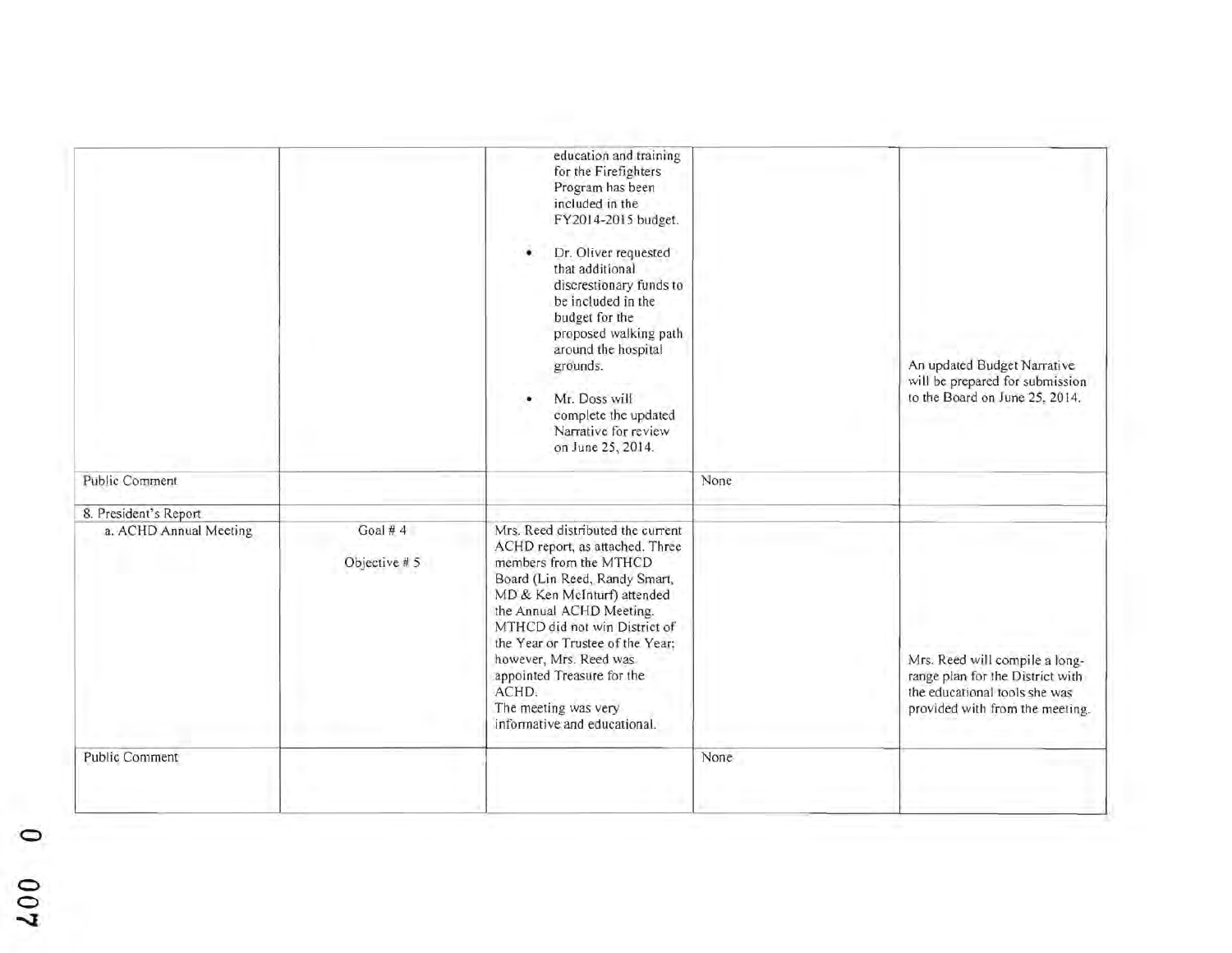| 9. MTHCD Executive Director's<br>Report | Goal $#4$  | Mr. Doss will be attending the<br>Angels Camp City Council<br>meeting on 6/17/14.<br>An article in the Calaveras<br>Enterprise was circulated<br>regarding the District's ongoing<br>support of Hospice. |                                                                                     |  |
|-----------------------------------------|------------|----------------------------------------------------------------------------------------------------------------------------------------------------------------------------------------------------------|-------------------------------------------------------------------------------------|--|
| <b>Public Comments</b>                  |            |                                                                                                                                                                                                          | None                                                                                |  |
| 10. CEO Report                          | Goal # $4$ | Reviewed as distributed<br>(Attachment F).                                                                                                                                                               |                                                                                     |  |
| <b>Board Comments</b>                   |            | Mr. McInturf stated that he was<br>impressed with the new outside<br>council for MTMC.                                                                                                                   |                                                                                     |  |
| Adjournment                             |            |                                                                                                                                                                                                          | There being no further business<br>the Chairman adjourned the<br>meeting at 9:59.m. |  |

Lin Reed, President Peter Oliver, Secretary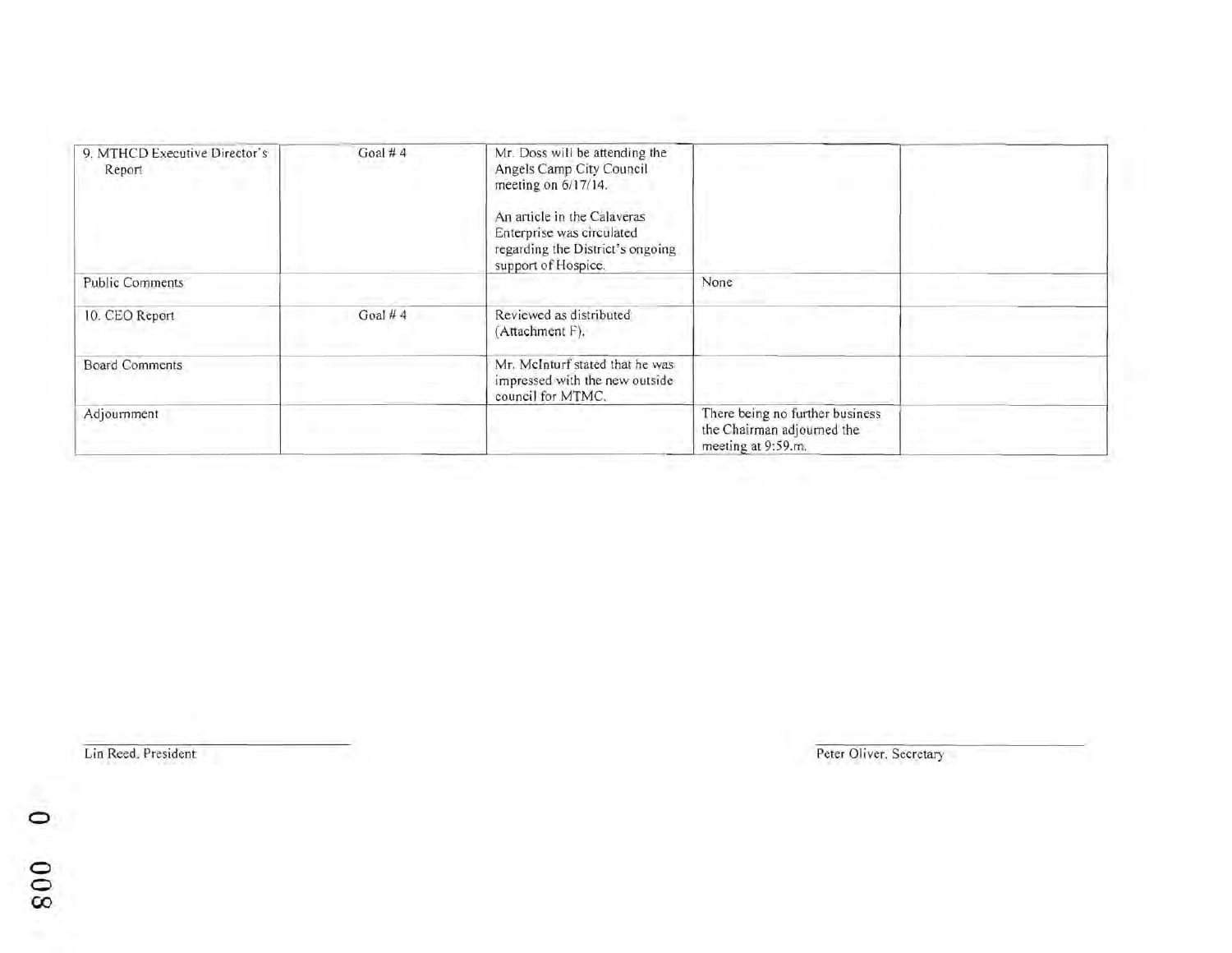

## **MISSION**

Through community collaboration, we serve as the stewards of a community Health system that ensures our residents has the dignity of access to care that provides competent, professional and compassionate healing.

> Mark Twain HealthCare District Board Minutes May 27, 2014 7:30 a.m

| <b>BOARD MEMBER</b>          | <b>PRESENT</b> | <b>STAFF MEMBER</b>                             | <b>PRESENT</b> |  |
|------------------------------|----------------|-------------------------------------------------|----------------|--|
| Lin Reed, Chairman           |                | Daymon Doss, Executive Director                 |                |  |
| Peter Oliver, MD, Vice Chair |                | J.R. Krieg                                      |                |  |
| Ken McInturf, Treasurer      |                | Lisa Hill                                       |                |  |
| Robert Campana               |                |                                                 |                |  |
| Randy Smart, MD              |                | <b>Service Controller Controller Controller</b> |                |  |

| <b>TOPIC</b>      | <b>GOAL/OBJECTIVE</b> | <b>DISCUSSION</b> | <b>ACTION</b>                                                                                                                                                                                    | <b>FOLLOW-UP</b> |
|-------------------|-----------------------|-------------------|--------------------------------------------------------------------------------------------------------------------------------------------------------------------------------------------------|------------------|
| 1. Call to Order  |                       |                   | Having determined a quorum<br>was present. Lin Reed called the<br>meeting to order at 7:32am                                                                                                     |                  |
| 2. Approve Agenda |                       |                   | Mr. McInturf moved to approve<br>the June 2, 2014 Mark Twain<br>HealthCare District Agenda; The<br>motion was seconded by Mr.<br>Campana and was approved by a<br>vote of 5 in favor, 0 opposed. |                  |
| 3. Public Comment |                       |                   | None                                                                                                                                                                                             |                  |

 $\circ$ o

 $\tilde{c}$  $\ddot{}$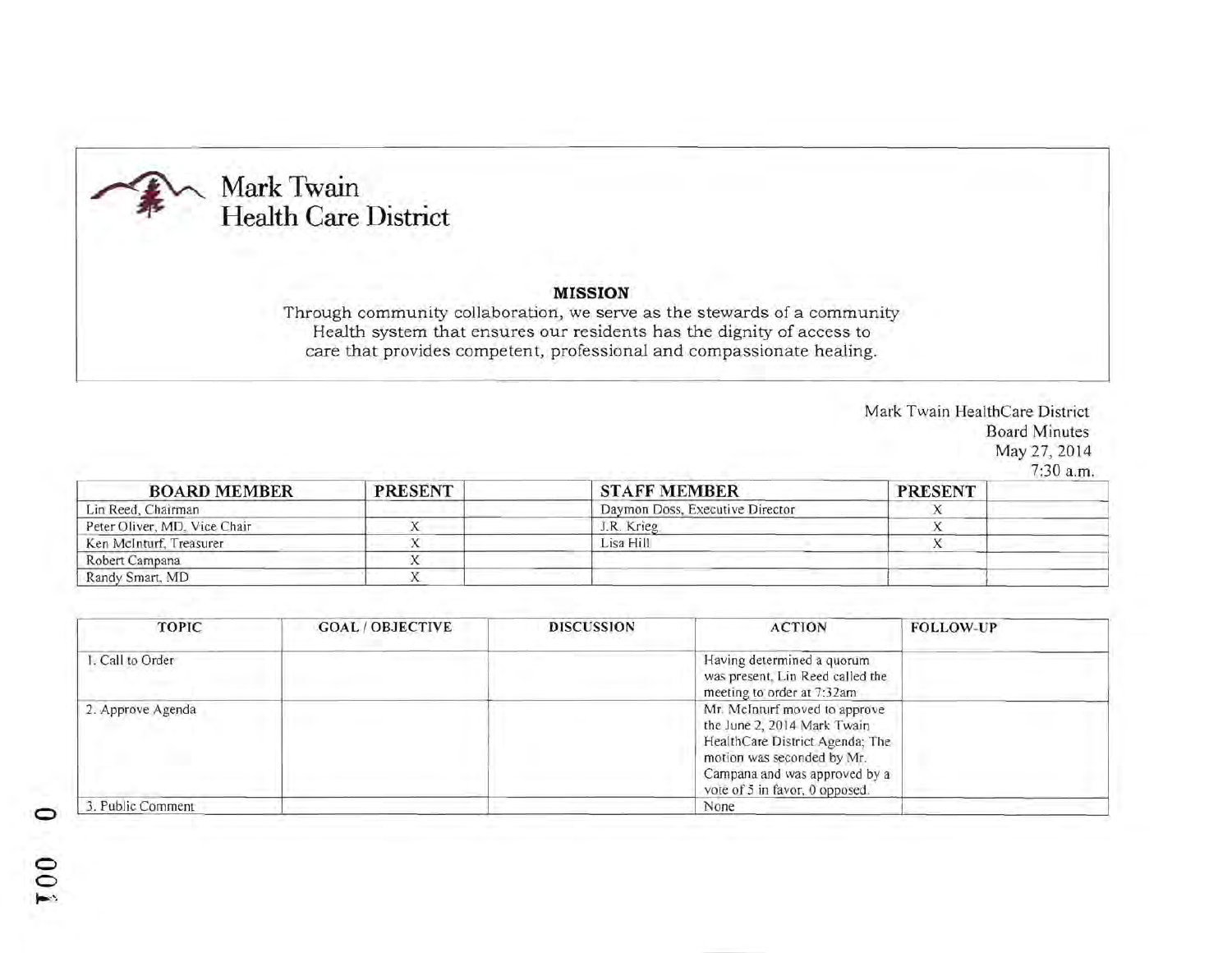| <b>Consent Calendar</b>                                                                               |                         |                                                                                                                                                                      |                                                                                                                                                                                                                                                                                                                                                                                                                                                                                                                                                                                                                                                                                              |  |
|-------------------------------------------------------------------------------------------------------|-------------------------|----------------------------------------------------------------------------------------------------------------------------------------------------------------------|----------------------------------------------------------------------------------------------------------------------------------------------------------------------------------------------------------------------------------------------------------------------------------------------------------------------------------------------------------------------------------------------------------------------------------------------------------------------------------------------------------------------------------------------------------------------------------------------------------------------------------------------------------------------------------------------|--|
| Approval of the<br>1.<br>May 28, 2014 Minutes<br>Acceptance of the<br>2.<br>March, 2014<br>Financials |                         | Mr. McInturf reviewed the<br>narrative for March 2013 on<br>page 9-18, as included in the<br>Board Agenda materials.                                                 | The Consent Calendar was<br>removed and corrections were<br>made on page 6, item 9.<br>Correction from MERS to<br>MRSA. The third paragraph on<br>page 7, item 10a, was deleted.<br>Dr. Oliver made a motion to<br>approve the Minutes as<br>corrected; the motion was<br>seconded by Mr. Campana and<br>approved by a vote of 5 in favor,<br>0 opposed.<br>A motion by Dr. Oliver and<br>seconded by Dr. Smart to accept<br>the Financial Report for March.<br>2014.<br>Mr. Doss reviewed the Umpqua<br>Bank snapshot on page 16-17<br>and the CPAA Report on page<br>18. These reports will be<br>included in the Board Agenda<br>materials as they are received<br>from each institution. |  |
| <b>Public Comment</b>                                                                                 |                         |                                                                                                                                                                      | None                                                                                                                                                                                                                                                                                                                                                                                                                                                                                                                                                                                                                                                                                         |  |
| <b>Unfinished Business</b>                                                                            |                         |                                                                                                                                                                      |                                                                                                                                                                                                                                                                                                                                                                                                                                                                                                                                                                                                                                                                                              |  |
| Real Estate Update<br>L.                                                                              |                         |                                                                                                                                                                      |                                                                                                                                                                                                                                                                                                                                                                                                                                                                                                                                                                                                                                                                                              |  |
| a. Dogtown Road                                                                                       | Goal #3<br>Objective #1 | Amy Augustine, Planning and<br>Envirmental Consultant attended<br>the meeting as requested by Mr.<br>Doss. The Planning Commission<br>Meeting Agenda was distributed |                                                                                                                                                                                                                                                                                                                                                                                                                                                                                                                                                                                                                                                                                              |  |

o  $\frac{6}{5}$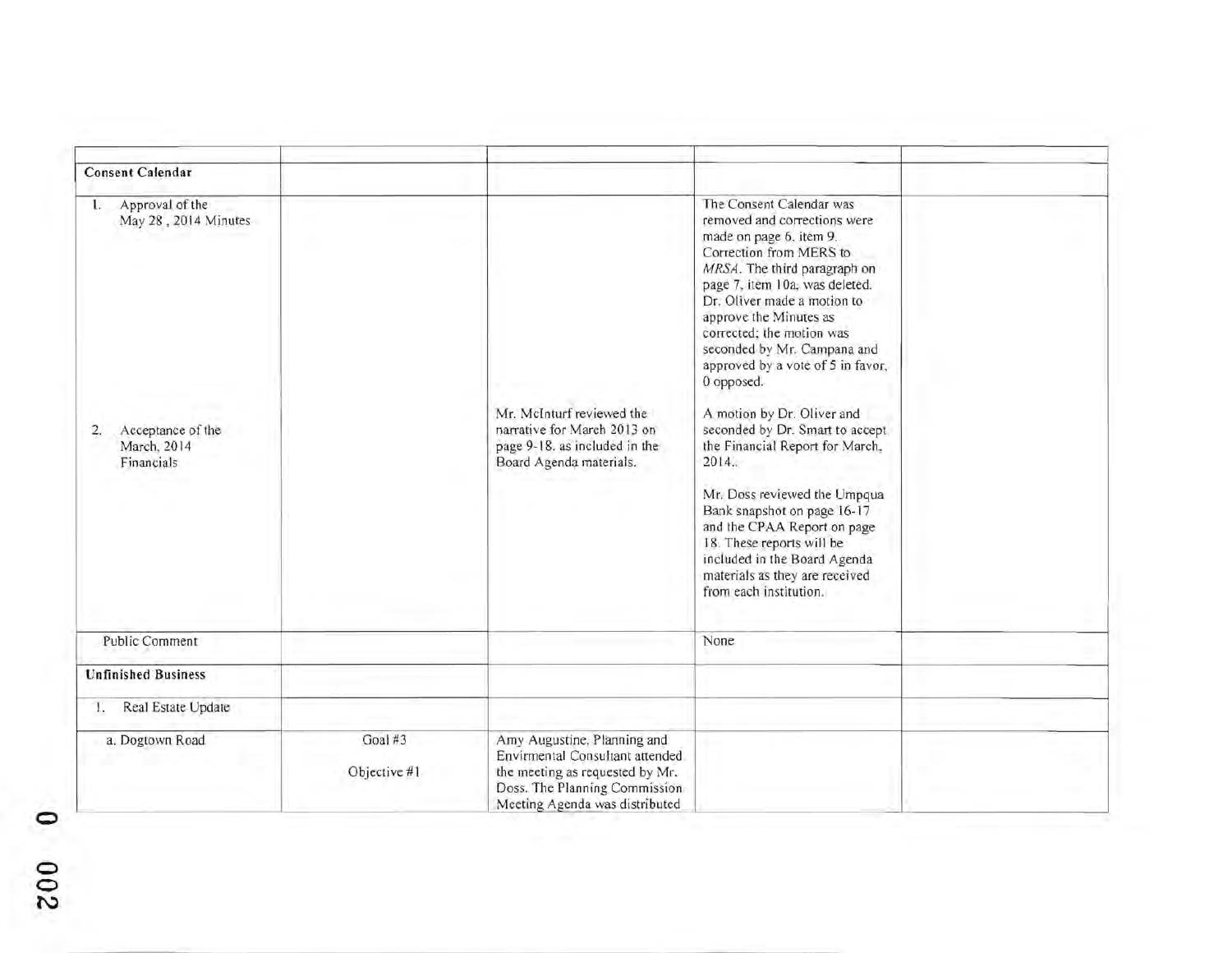| from the previous nights<br>meeting, as attached.<br>The proposal that was brought<br>before the Planning Commission<br>from the Mark Twain Health<br>Care District and MTMC was<br>approved by a vote of 3 to 2. Ms.<br>Augustine provided a brief recap<br>of the meeting and the concerns<br>that the public have in regards to<br>the Highway 49 & Dogtown<br>intersection. The consensus was<br>that the public is in favor of the<br>Medical Clinic Project, but has<br>some concerns in regards to the<br>intersection and residential |  |
|-----------------------------------------------------------------------------------------------------------------------------------------------------------------------------------------------------------------------------------------------------------------------------------------------------------------------------------------------------------------------------------------------------------------------------------------------------------------------------------------------------------------------------------------------|--|
| streets.<br>Mr. Doss noted that the Cal<br>Trans study of Highway 49 and<br>Dogtown Road regarding the<br>future necessary improvements<br>that the city would need to make<br>in the future, will need to be<br>addressed in the future by the<br>City of Angels.                                                                                                                                                                                                                                                                            |  |
| Amy agreed with the decision to<br>hire Ken Anderson, traffic<br>consultant, to complete a study<br>of the truck volume on Dogtown<br>Road and Garner Lane in order<br>to calculate the volume/weight<br>etc. In addition, he will also<br>conduct a study on the effect on<br>the corner of Gardner Lane and<br>Murphys Lane and how large<br>truck would make a right turn.<br>The study will be completed by<br>Friday, June 6, 2014.                                                                                                      |  |

o

 $\Xi$  $\tilde{\bm{\omega}}$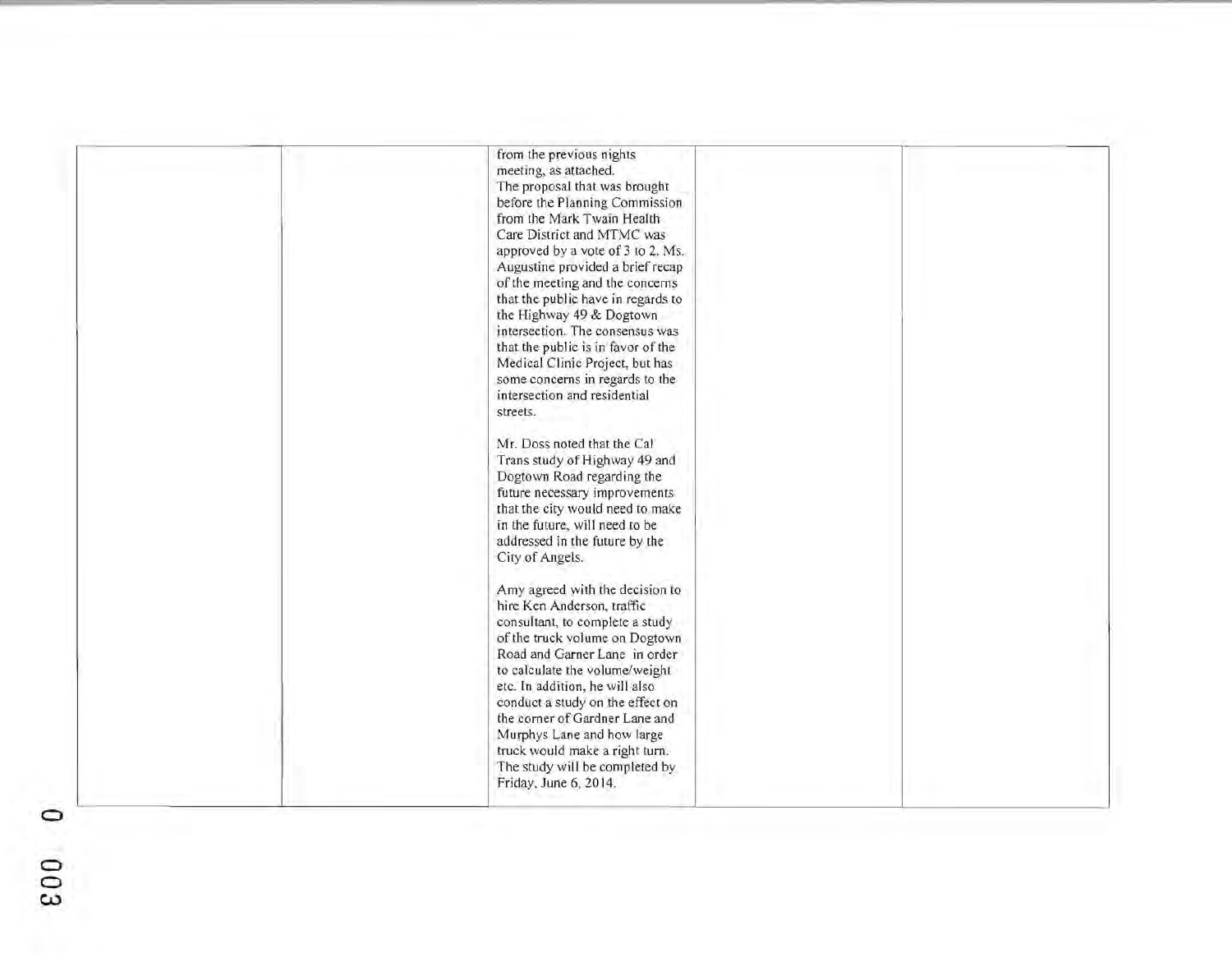|                                                                                                   |                         | The Planning Commission has<br>completed their part and the next<br>step will be for the plan to be<br>taken to the City Council on<br>June 17, 2014 for approval.<br>It was noted that the Land<br>Purchase may have to be<br>extended as it will expire on June<br>30, 2014.                                                        |                                                                                                                                                                                                                                               |                                                            |
|---------------------------------------------------------------------------------------------------|-------------------------|---------------------------------------------------------------------------------------------------------------------------------------------------------------------------------------------------------------------------------------------------------------------------------------------------------------------------------------|-----------------------------------------------------------------------------------------------------------------------------------------------------------------------------------------------------------------------------------------------|------------------------------------------------------------|
| b. Resolution $2014-3$ -<br>Declaration of Surplus<br>Asset in Angels Camp -<br>Stanislaus Avenue | Goal #3<br>Objective #1 | Mr. Doss briefly reviewed the<br>attached Resolution 2014-3<br>(Attachment B, page 29) as<br>previously submitted and<br>reviewed at the June, 2, 2014<br>meeting and noted that the only<br>change was the date to<br>June 2, 2014.                                                                                                  | Per Roll Call vote the<br>Declaration of Surplus Asset<br>Parcel in Angels Camp,<br>California, Resolution 2014-3,<br>was approved.<br>Mr. Campana<br>Aye<br>Dr. Smart<br>Aye<br>Mr. McInturf<br>Aye<br>Dr. Oliver<br>Aye<br>Mrs. Reed<br>Aye |                                                            |
| <b>Public Comment</b>                                                                             |                         |                                                                                                                                                                                                                                                                                                                                       | None                                                                                                                                                                                                                                          |                                                            |
| 2. Telehealth Update                                                                              |                         |                                                                                                                                                                                                                                                                                                                                       |                                                                                                                                                                                                                                               |                                                            |
|                                                                                                   | Goal #5<br>Objective #3 | Dr. Smart reported that the<br>Telehealth Coordinator / nurse<br>are currently defining a<br>workflow process.<br>Work continues on a Service<br>Agreement between the MTHCD<br>and MTMC.<br>It is anticipated that \$3,000 of<br>the \$30,000 that has been<br>allocated for the project will be<br>used by end of fiscal year 2014. |                                                                                                                                                                                                                                               | Dr. Smart will present a detailed<br>report in July, 2014. |
| <b>Public Comment</b>                                                                             |                         |                                                                                                                                                                                                                                                                                                                                       | None                                                                                                                                                                                                                                          |                                                            |

o o  $\tilde{c}$ ~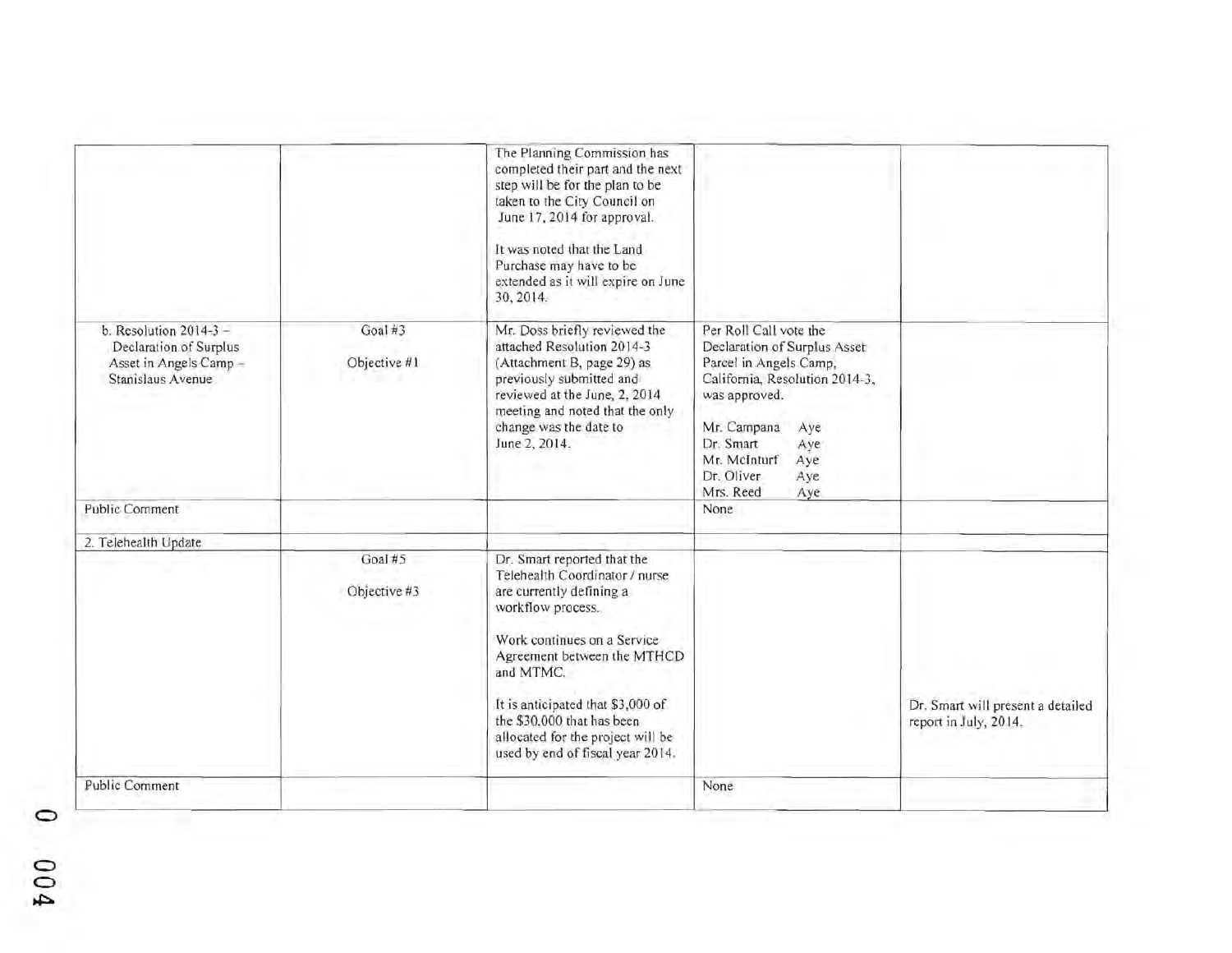| 3. Lease Review<br>Committee Update            | Goal #1<br>Objective #2     | Dr. Oliver stated that the Lease<br>Committee declined recent<br>changes to the Lease made by<br>legal council for MTMC. The<br>committee will speak with<br>outside council to provide the<br>necessary input in order to<br>reinstate the necessary legal<br>obligation of both parties.<br>The goal is to have all changes<br>completed by June 26, 2014. in<br>order to present it to the Mark<br>Twain Medical Center Board of<br>Trustees. It will be necessary for<br>the Board of Trustees to approve<br>the Agreement prior Dignity<br>Health's review and approval. | Dr. Oliver will provide an update<br>of any new developments at the<br>June meeting.                                        |
|------------------------------------------------|-----------------------------|-------------------------------------------------------------------------------------------------------------------------------------------------------------------------------------------------------------------------------------------------------------------------------------------------------------------------------------------------------------------------------------------------------------------------------------------------------------------------------------------------------------------------------------------------------------------------------|-----------------------------------------------------------------------------------------------------------------------------|
| <b>Public Comment</b>                          |                             | Mr. Fry inquired about the<br>reason changes were made to the<br>Lease Agreement.                                                                                                                                                                                                                                                                                                                                                                                                                                                                                             |                                                                                                                             |
| 4. Board Policy Regarding<br>$501(c)$ Funding  |                             |                                                                                                                                                                                                                                                                                                                                                                                                                                                                                                                                                                               | A draft will be presented on July<br>23, 2014 for Board review.                                                             |
| 5. HVAC Control System<br>Upgrade - North Wing | Goal # $3$<br>Objective # 5 | Mr. Doss reviewed Attachment<br>D, page 46 as included in the<br>Board Agenda materials, in<br>addition to a document provided<br>by Trane HVAC, as distributed<br>and attached.<br>He recommended that the Board.<br>step out of the lease and make an<br>exception to commit to a capitol                                                                                                                                                                                                                                                                                   | After discussion, the Board<br>agreed to bring a motion to the<br>June 25, 2014 to approve a                                |
|                                                |                             | improvement to the North Wing<br>of the Hospital which is a<br>MTHCD asset. He believes this<br>is an appropriate use of funds to<br>make necessary improvements.                                                                                                                                                                                                                                                                                                                                                                                                             | Capitol Expenditure for the<br>purpose of purchasing new<br>controls as recommended by<br>Trane HVAC and<br>Administration. |

o

o  $\tilde{c}$ c.n